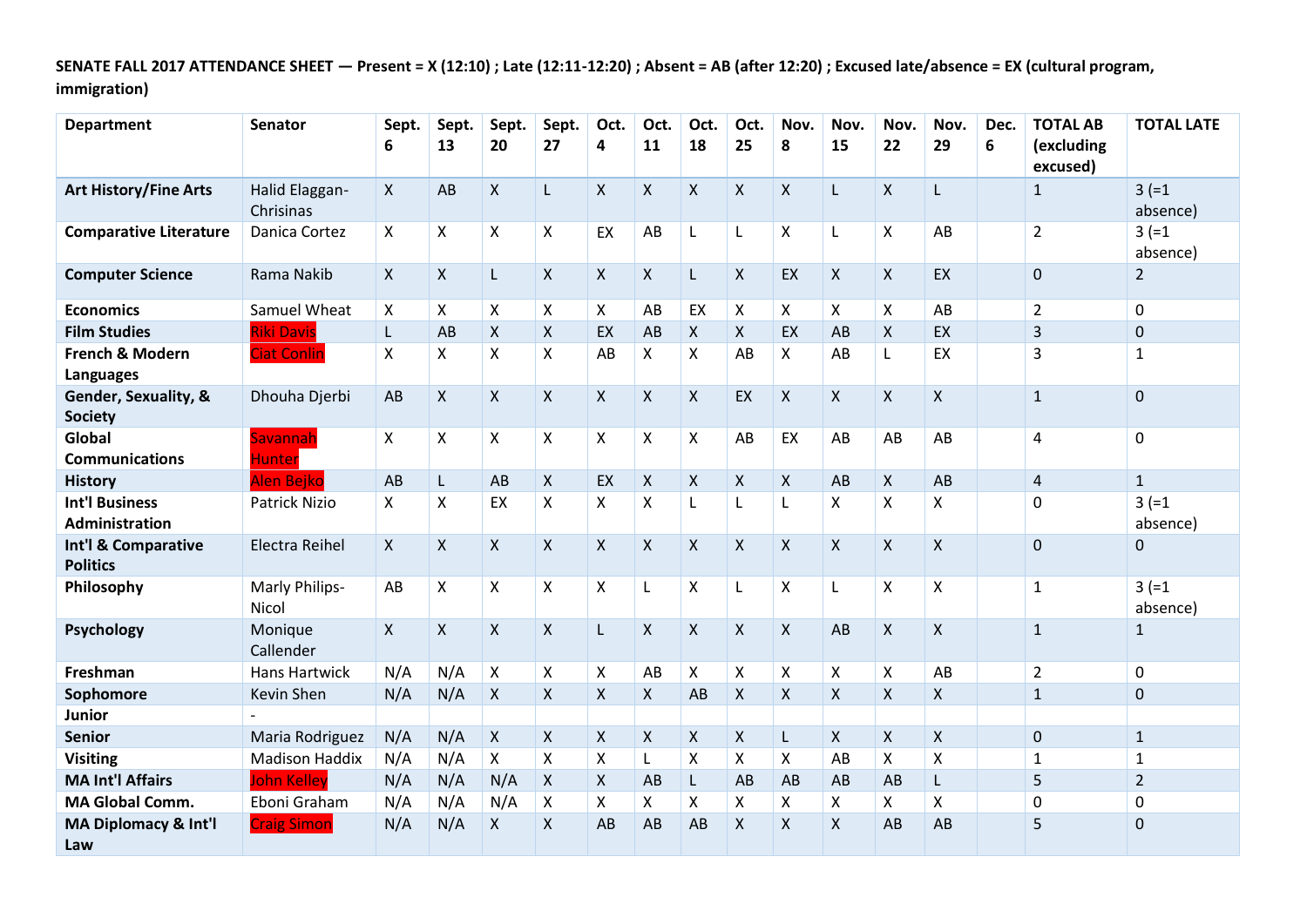| MS Inเ<br>ement<br>uan<br>ша | N/A | N/A |  |  |  |  |  |  |  |
|------------------------------|-----|-----|--|--|--|--|--|--|--|
|                              |     |     |  |  |  |  |  |  |  |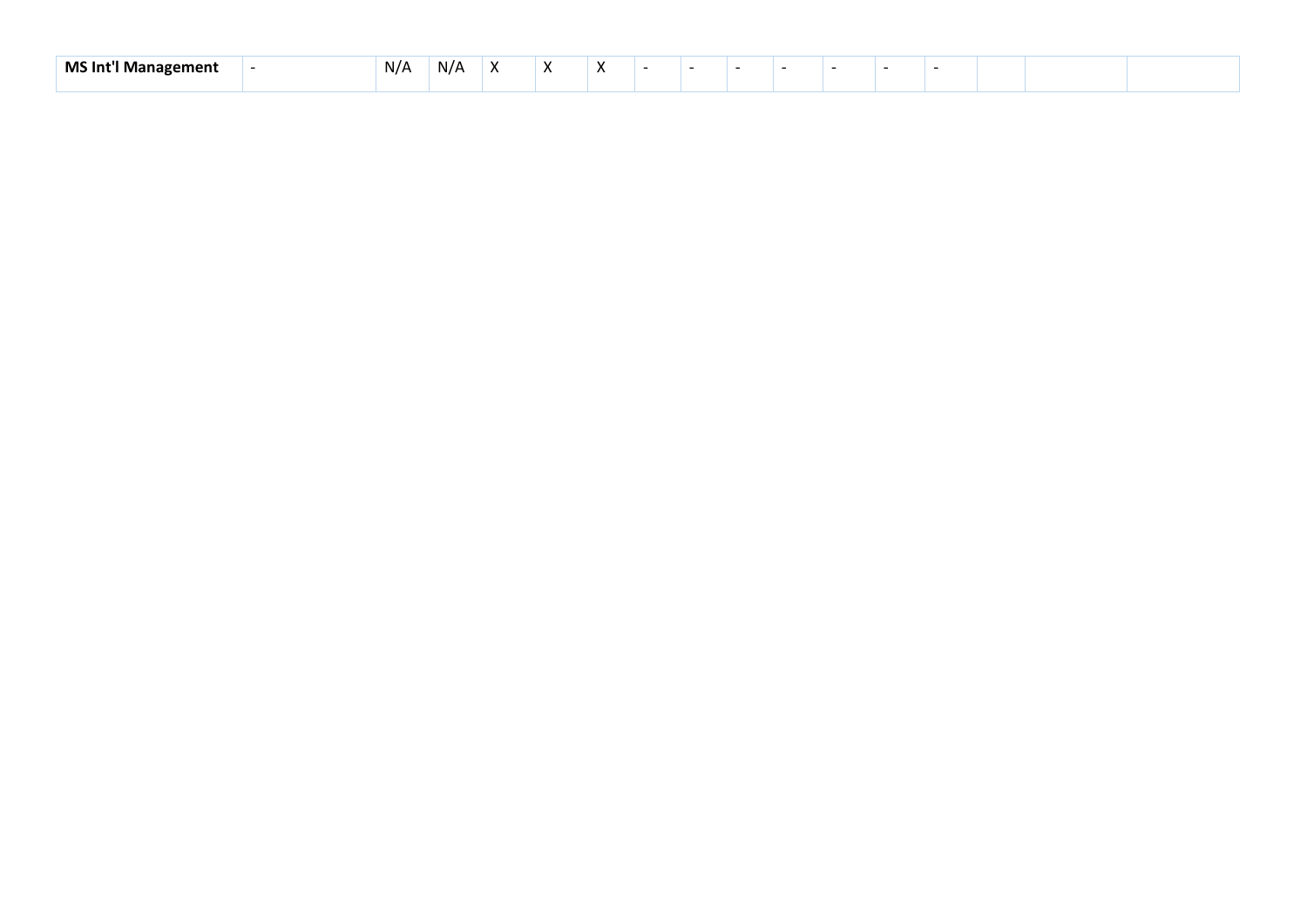# **SGA Senate Minutes for 29 November 2017**

Taken by USC Communications Director Alex Bilodeau

## **12:10 – Attendance, Quorum met 12/21, Senate begins**

#### **12:14 — Announcement from Sports department**

- Equestrian show
- Offering free tickets to AUP students Americans to support
- This Saturday at 5pm midnight
- Contact Ashkan

#### **12:17 — AUP Gives Back Recap – Amelia Harvey**

- $\bullet$  Highlights –
- Total donations collected approx.  $£1500$

#### **12:22 – Middle States Reaccreditation Overview**

- Looks at every aspect of the University to see that it meets the US legal standards.
	- Accounting, courses, student government, etc.
- We are reviewing ourselves in preparation for the upcoming official review
- The standards we meet:
	- Mission and goals
	- Ethics and integrity
	- Design and delivery of the student learning experience
	- Educational effectiveness and assessment
	- Planning, resources and institutional improvement
	- Governance, leadership, and administration
- The work going being this equates to a 150 pg report
- Admins went to accreditation boot-camp recently
- We are working on the outline for the final report right now
	- This is what the various groups dealing with these standards groups are working on
- How are we meeting university priorities?
	- We want to show that we are doing what we say we are doing and meeting our goals
	- This is why student are involved in these groups
- How do we show these things?
- Desired outcomes of the report
	- This information is one the website, the strategic vision of AUP
- Why you need to know about this
	- Your thoughts about how we are achieving these goals
	- Your thoughts about your department, programs, student body etc.
	- It is an opportunity to improve how things work at the university
- Send feedback to Anna, Marly or Kevin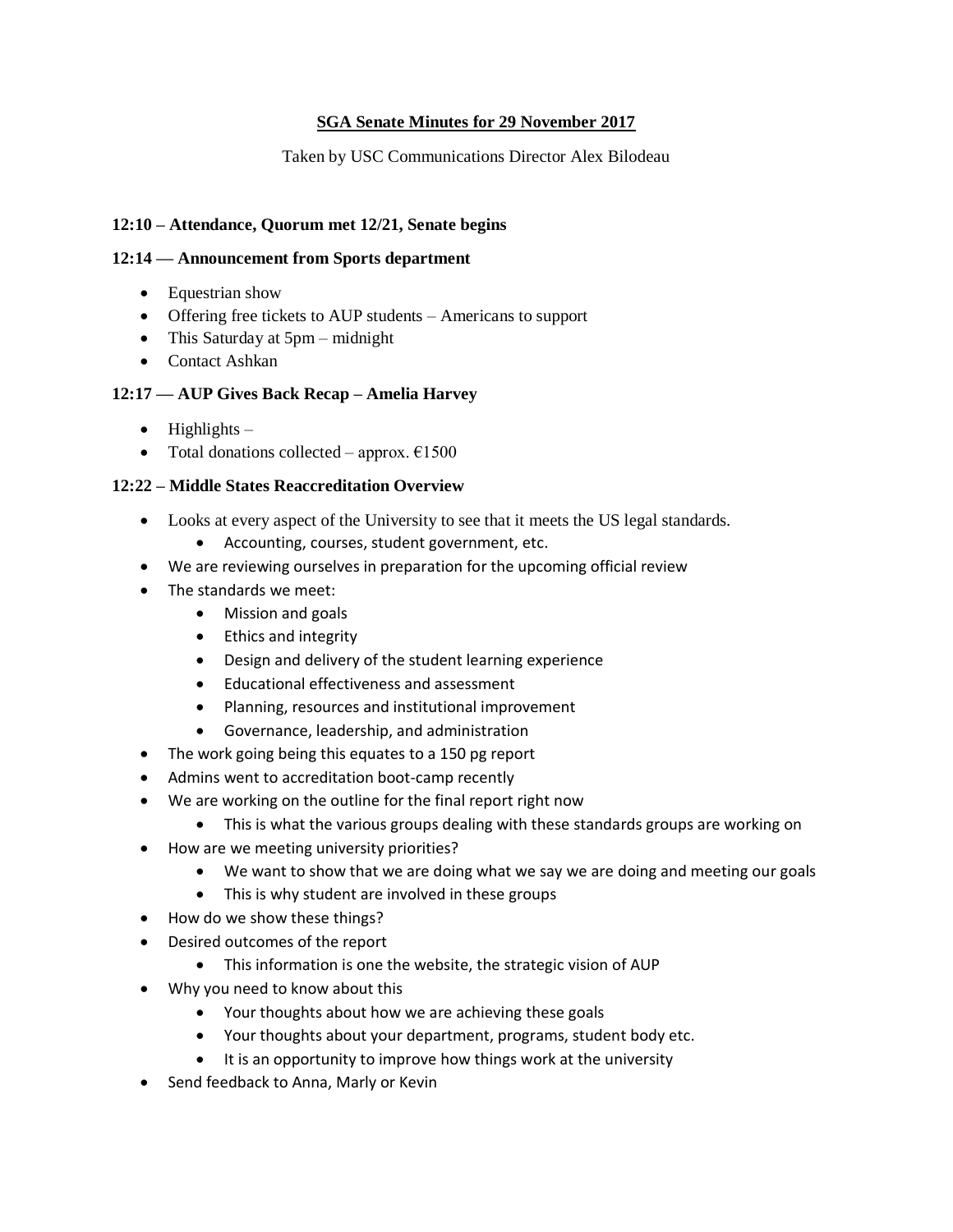## **12:33 – Events Committee Presentation**

- **Upcoming events**
- Crossing Bridges
- Fiesta Latina raising funds for Venezuela charity
- Wine society
- ASM Peacock Release Party
- AAWE Holiday Bazaar
- Philosophy talk

# 12:36 — **ACC Presentation and Budget Requests:**

- Fiesta Latina tomorrow Amex
	- Latin food
	- Latin dance music
	- Raising Money for Charity humano y libre
	- Motion to allocate **255 EUR**
	- Motion passes, **budget approved**
- "Residente" movie screening Latino America Club
	- Charity Madawifery support for midwives in Guatemala
	- o Motion to allocate **110 EUR**
	- o Motion passes, **budget approved**
- Holiday Bash
	- Friday December 8 @ 17:30 in Combes First Floor
	- Al Roker, Alumni covering catering and stuff
	- Outside guests welcome, sign up online.
	- Motion to allocate **515 Euros**
	- Motion passes, **budget approved**

#### **12.50pm – New Business**

- Reminder: Co-curricular Record Naming Focus Group today from 2-3pm in C505
- Study Break? No
- Next week last senate session of the semester
	- COME!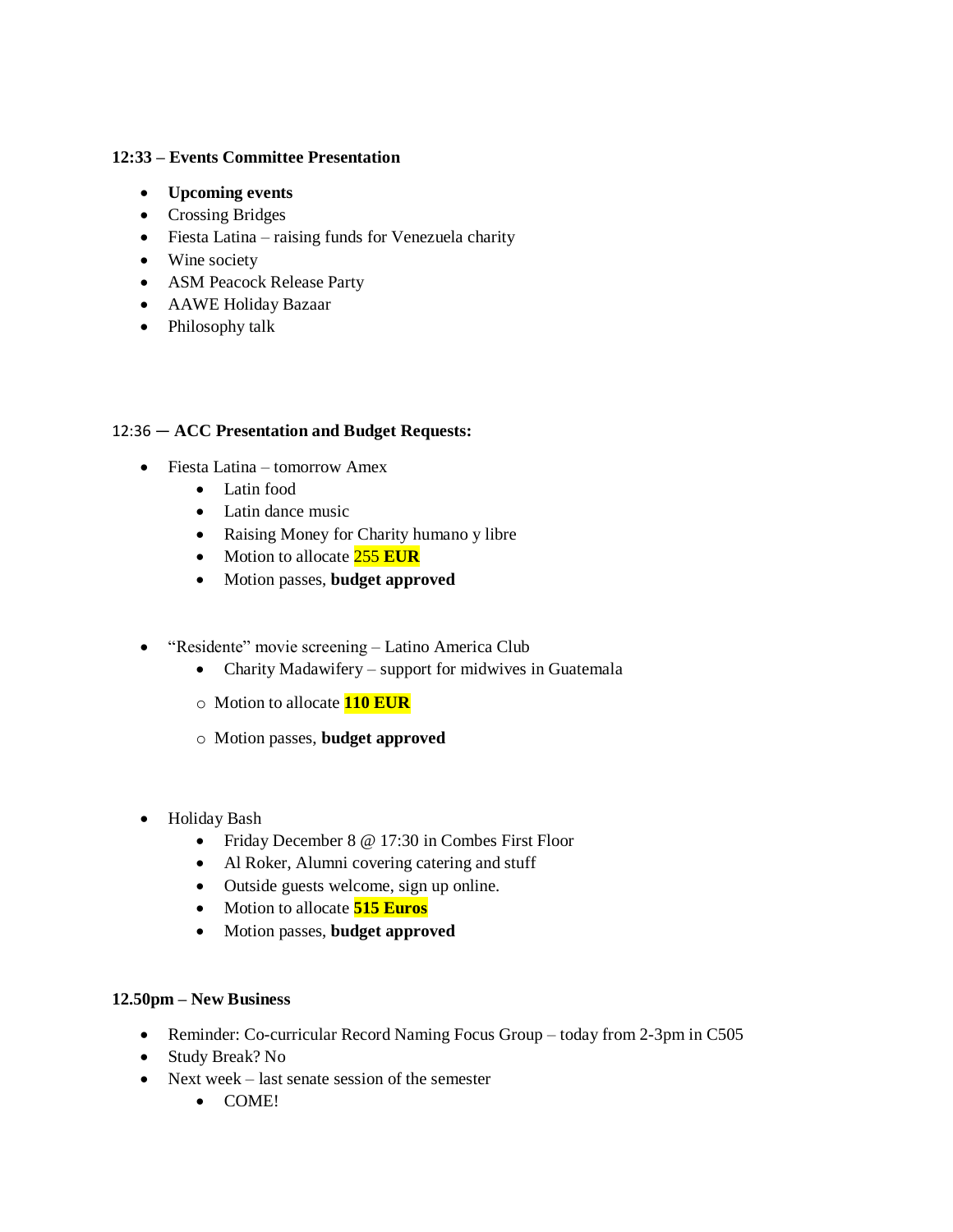- Celebration! Cake
- We also have ASM presentation and vote on allocation.

# **12.58 pm – Senate adjourned!**